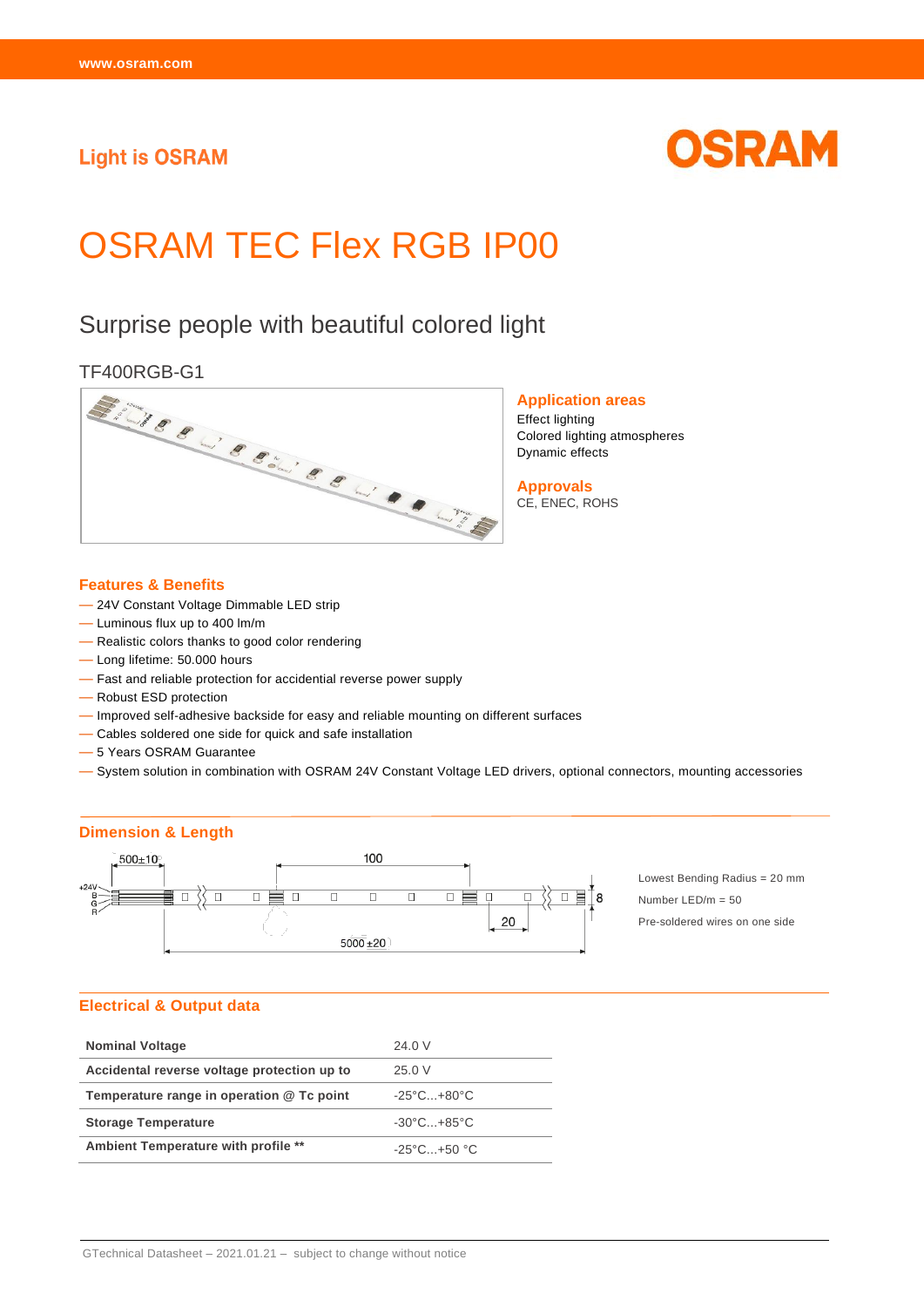### **Technical data**

| <b>Dimmable</b>                  | Pulse width modulation (PWM)                                    |
|----------------------------------|-----------------------------------------------------------------|
| Dimming range                    | $1100\%$                                                        |
| Lifetime                         | 50.000 hrs (L70B50, Tp rated)                                   |
| Adhesive tape on backside        | 3M                                                              |
| <b>Complementary systems</b>     | Connectors, Profiles and covers, OPTOTRONIC drivers and dimmers |
| Minimum bending radius           | 2 cm                                                            |
| <b>Protection type</b>           | IP00                                                            |
| Classification acc. to IEC 62031 | Built-in                                                        |

#### **REFERENCE DATA**

| TF400RGB              | lm/m | W/m | ∟uminous<br><b>Efficacy Im/W</b> | LEDs/m | Performance<br>Temp. Tp °C | ∟ength<br> |
|-----------------------|------|-----|----------------------------------|--------|----------------------------|------------|
| <b>TF400RGB-G1-05</b> | 380  | 114 | 33.3                             | 50     |                            |            |

| Color | Dom. $\lambda$ (nm) | Flux Im/m | Power W/m | <b>Current A/m</b> |
|-------|---------------------|-----------|-----------|--------------------|
| R     | 620                 | 95        | 4.3       | 0.179              |
| G     | 525                 | 247       | 3.6       | 0.150              |
| в     | 463                 | 38        | 3.5       | 0.146              |

#### **Photometric Characteristics**

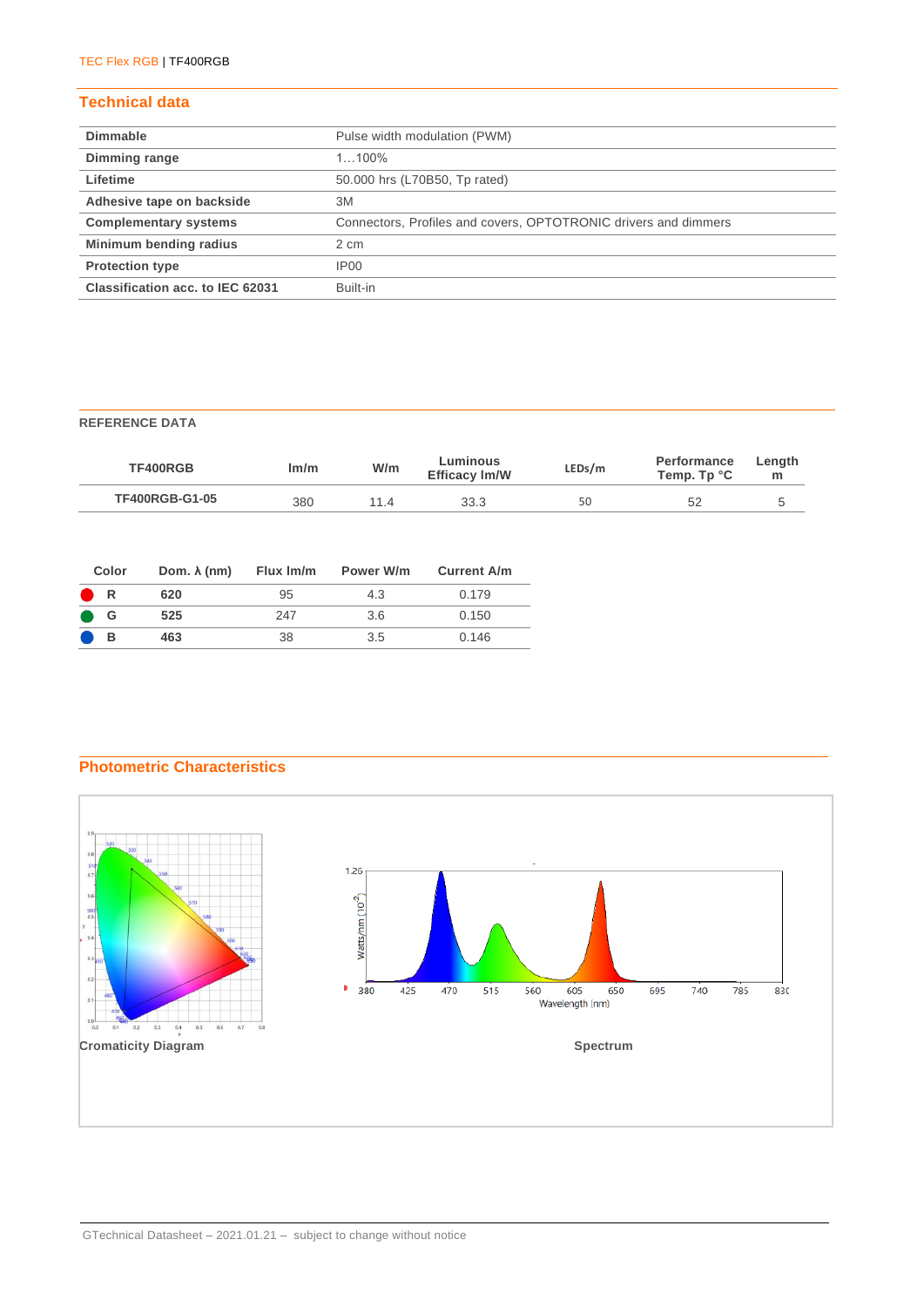#### **Light Distribution**



#### **Profile System Combinations**

Maximum recommended ambient temperature in case of surface mounting or recessed mounting.

|                      |                   | TF400RGB                   |                           | <b>Surface mounting</b> | <b>Recessed mounting</b> |
|----------------------|-------------------|----------------------------|---------------------------|-------------------------|--------------------------|
|                      | <b>Type</b>       | <b>Product Description</b> | <b>Product code (EAN)</b> | Ambient Temperature °C  |                          |
|                      | Slim Track        | <b>LF-LTS-2100</b>         | 4008321978981             | 50                      | 48                       |
|                      | Slim Track        | FX-QMS-G1-TU15H6-300       | 4052899448865             | 50                      | 50                       |
|                      | Slim Track        | FX-QMS-G1-TU15H6W3-300     | 4052899448889             | 50                      | 50                       |
|                      | Slim Track        | FX-QMS-G1-TU16H12-300      | 4052899448964             | 50                      | 50                       |
| Ř<br>Įş              | Slim Track        | FX-QMS-G1-TU16H12W3-300    | 4052899448988             | 50                      | 50                       |
|                      | Slim Track        | FX-QMS-G1-TR19H16-300      | 4052899449008             | 50                      | 50                       |
| ţ                    | Slim Track        | FX-QMS-G1-TU16H12LS-300    | 4052899449046             | 50                      | 50                       |
|                      | Slim Track        | FX-QMS-G1-T45D19H19-300    | 4052899448667             | 50                      | 50                       |
| <b>R</b>             | <b>Wide Track</b> | FX-QMW-G1-TK30D46H27-300   | 4052899448827             | 50                      | 50                       |
| انے کے بات کے<br>تار | Wide Track        | FX-QMW-G1-TU26H10-300      | 4062172114165             | 50                      | 50                       |
| <u> ESSER</u>        | <b>Wide Track</b> | FX-QMW-G1-TU26H25W10-300   | 4052899448773             | 50                      | 50                       |
|                      | <b>Wide Track</b> | FX-QMW-G1-TU26H25W2-300    | 4052899448841             | 50                      | 50                       |
| <u>generas</u>       | <b>Wide Track</b> | FX-QMW-G1-TU26H25-300      | 4052899448803             | 50                      | 50                       |

**Note:** -the table is for application evaluation only; always ensure that Tc does not exceed the maximum allowed value. -compatibilities tested including cover; all channels 100% ON